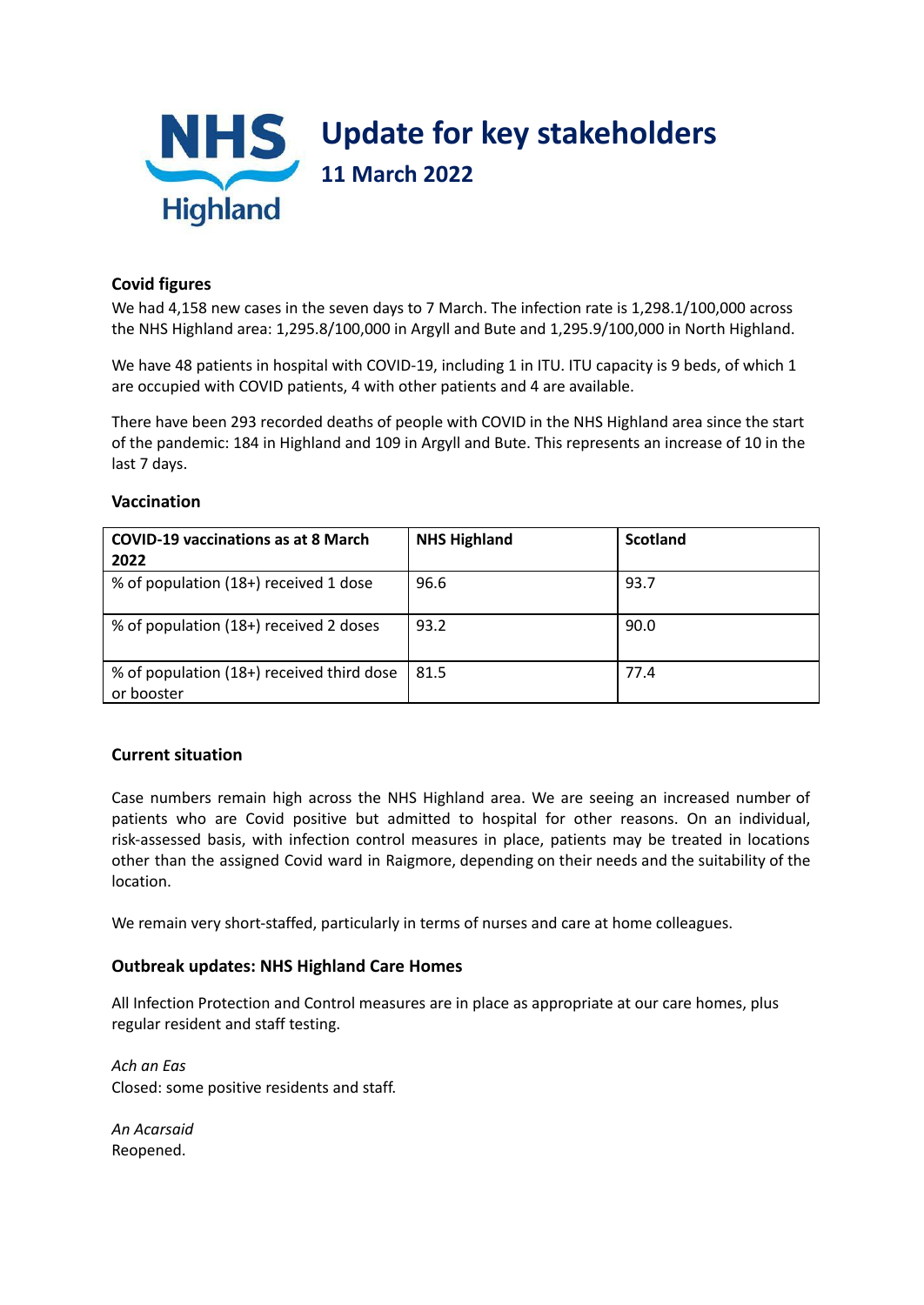*Caladh Sona* Closed: very small number of positive staff.

*Dial Mhor* Closed: small number of positive staff members.

*Grant House* Under surveillance.

*Home Farm* Closed: very small number of residents and staff positive.

*Invernevis* Closed: very small number of positive staff.

*Loch Broom* Closed: very small number of positive staff.

*Melvich* Closed: small number of positive staff.

*Pulteney House* Under surveillance.

*Seaforth House Golspie* Closed: very small number of positive staff.

## **Outbreak updates: Hospitals**

All Infection Protection and Control measures are in place as appropriate at our hospitals, plus regular patient and staff testing.

*Ward 4A Raigmore* Was closed – is now being used as a 'step down' ward for positive patients who do not need the specialist care of the Covid ward GC.

Ward 3C Raigmore Newly closed due to a small number of positive cases.

7 wards across Raigmore have contacts in them too either in side rooms or closed bays.

## *Belford Ward 1*

Remains closed. Very small number of positive patients and staff.

*Caithness*

Very small number of positive cases being managed without ward closure, situation under constant review.

*RNI Ward 2* Ward closed due to some positive staff.